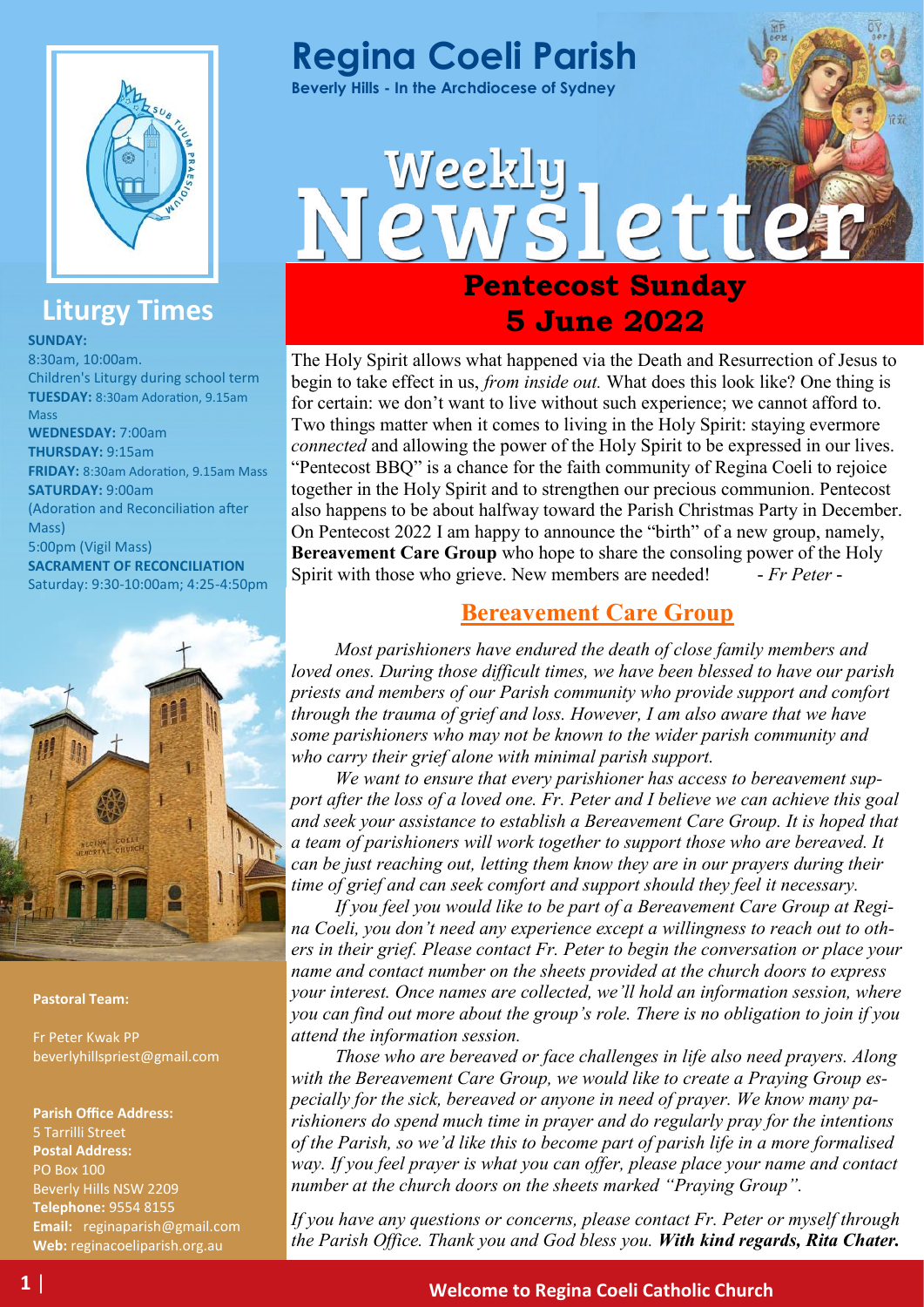## The Week Ahead

| Sun 5 June<br><b>Pentecost</b>               | 8.30am<br>10.00am Mass                                                           | Mass                                                                  |
|----------------------------------------------|----------------------------------------------------------------------------------|-----------------------------------------------------------------------|
| Mon 6 June<br><b>Mother of the</b><br>Church |                                                                                  | No Mass                                                               |
| Tue 7 June                                   | 9.15am<br>$9:45$ am                                                              | Mass with Year 1<br>Reconciliation Yr 4B                              |
| Wed 8 June                                   | 7am —<br>9am l                                                                   | Mass<br>Adoration with children                                       |
| Thu 9 June                                   | 9.15am                                                                           | Mass with $Yr_5$ & 6                                                  |
| Fri 10 June                                  | $9.15$ am                                                                        | Mass                                                                  |
| Sat 11 June<br><b>St Barnabas</b>            | $9.00$ am<br>$9:25-$<br>9:55am<br>$4:15-$<br>$4:45 \text{pm}$<br>5 <sub>pm</sub> | Mass<br>Adoration<br>& Reconciliation<br>Reconciliation<br>Vigil Mass |
| Sun 12 June<br><b>Trinity Sunday</b>         | 8.30am Mass<br>$10.00$ am                                                        | Mass                                                                  |

#### **Recently Deceased**

Mildred Pettit, Meret Cassimatis, Margaret Harnett, Carmel Bantoft, Biaggio Costa, Thomas Venket Raju, Maureen Stapleton Giuseppa Campagna, Peter Lyle

#### **In Loving Memory**

Giovanna Camarda, Dorothy Florence Browne, Robert Vicent Browne, Maria Debono, Ita Phillips, Jeanette Cardoz, Peter Peters, Frank Capra, Luigia Zegarelli, Caterina Costa, Ugo Burracchi, Tabita Lindarti, Irene Hall, Ariel Fiorini

## **Please remember those who are in ill**

**health especially:** Jane Abalos, Mitchell Morris, Lucy Andaloro, Brian Moore, Josephina Algozzino, Josh Venture, Carmen Bajada, Anne Kensey, Monica Costa, Quang Vo, Matt Nugent, Ann McDowell, Damiano Serravalle, George Dagher, Mrs Saba, Pat Mortimer, Mrs Donald Burch, Mary Daniels, Geoff McDowell, Elena Mura, Mr TD (Terry) Wall, Kim Delaney, Lauren Sotano, Sam Hy, Georgia Brown, Luke Compton, Paul Camelotti.

**Rosary Statue Mr & Mrs M. Inacio 7/207 Penshurst St. Ph: 02 9534 4697**



**Parish Secretary**  TBC 9554 8155 Tues 11am-4pm  $\mathcal{R}$ Fri 11am-4pm

**Sacramental Coordinator/ PSSO** Mrs Elizabeth Gooley 9554 8155 reginasacramental@gmail.com Tuesday **and** Thursday from 11.30am - 3.30pm

**School Principal**  Mr Chris Egan Asst. Principal Mr Peter Busch

**REC** Mrs Elizabeth Webster

## **ST VINCENT DE PAUL SOCIETY BEVERLY HILLS MENS CONFERENCE WINTER APPEAL 2022**

**Envelopes or cash will be collected by the parish conference of St Vincent de Paul Society for** *Winter Appeal 2022* **(for supporting the needy in our own area).** 

Thank you for your support!



## **Sacrament of Confirmation**

This year, our Parish is to celebrate the Sac-



rament of Confirmation with other Parishes in the St George Deanery, at St Mary's Cathedral on **Sunday 7 August at 12.30pm.** 

Confirmation Baptised Latin Rite (Roman) Catholic children in Year Six or above are invited to enrol in the Parish based Confirmation Sacramental Program.

The Information & Enrolment Letter may be found on the parish website. Thank you.



## Cashless Giving

Cashless giving has been made easy. Just choose an amount and tap your card (not your Opal Card though!).

The plan for the time being is for two thirds of cashless giving to go toward the 2nd collection and for one third toward the 1st collection.

Thank you.

| <b>Last Weekend</b><br>29 May 2022 |          | <b>Attendance</b> |        |
|------------------------------------|----------|-------------------|--------|
|                                    |          | 5PM               | 95     |
|                                    |          | 8.30AM            | 118    |
| 2nd Collection \$2367.10           |          | 10AM              | 150+   |
| 1st Collection                     | \$539.95 | Total             | $363+$ |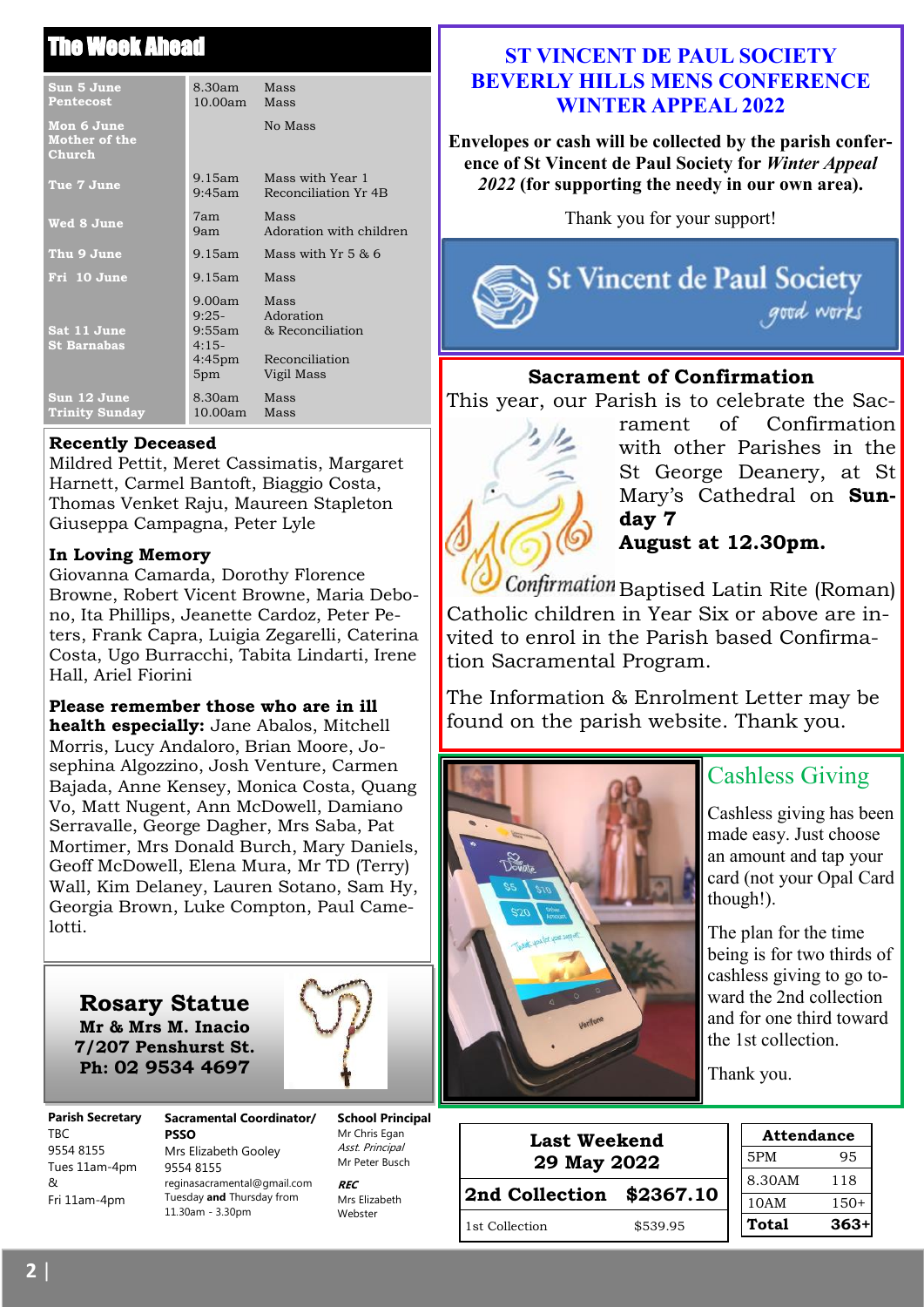

## Excerpts from the Words of Remembrance for Mildred Pettit: 17 September 1938 – 20 May 2022

#### From a sister:

*That name "Mildred" doesn't drop into the conversation "as the gentle rain from heaven". It really lands with a thud – MILDRED…She used to get a lot of mileage out of her name. We would often go out to lunch and she would always enjoy asking the young water or waitress their name, "what's your name darling?" Oh, that's a great name. How would you like to be called MILDRED? She would then enjoy the expression on the face of the hapless person, who would always agree that they were indeed lucky.*

*…As we grew older, we became closer. We had many long and interesting conversations about life, the world and politics. We helped each other to understand our mother, who had a sad and difficult life…I know that we loved each other. We didn't say it until quite recently, when Mildred came into hospital for the last time. She said as much when she rang to tell me she was in hospital again. "This is the last time for me", she said. I told her that I loved her, and she said "it's reciprocal".*

## From a daughter:

*Milly was a kind, gentle and stoic person, extremely proud of her children and grandchildren. Mum never had the opportunity to go to university and became a book keeper prior to getting married and having kids. Mum proudly demonstrated these skills when she was treasurer of kingsgrove rsl women's auxiliary.*

*[When playing tennis mum was] fiercely competitive. Some 35 years ago, mum had a benign meningioma removed and, after major surgery and bone in her skull removed, dad went and bought a hard helmet for lady jockeys so mum could again play comp tennis and protect the head - so determined was mum to play tennis again!*

## From a grandson:

*One thing that we were particularly in awe about was the fact that Grandmum was the life of every party and could speak to people from any walk of life and walk away being their new best friend…Even attending this very Church here every Sunday she knew everyone by name, even the paperboy.*

*"Matthew, does it look like I have stupid written on my forehead?" this is also used interchangeably with "Matthew, do you think I came down in the last shower?"*

## **Excerpts from 'I see the rainbow!' - Written by Jence Oesman -**

**"Most people have never noticed that the sun is always behind you when you face a rainbow, and that the center of the circular arc of the rainbow is in the direction opposite to that of the sun. The rain, of course, is in the direction of the rainbow."\***

*So as in the picture (right), the sun is at point Z. Obviously we won't see the sun, unless we turn our heads.*

*How about us? In our life, we often only see/remember or even just want to see/remember when it's cloudy,* 



*when it keeps on raining, keeps getting muddy with the rainwater or maybe when the dirty water splashes on us from the passing vehicles… or do we also want to see the sun that God has allowed to shine? In the midst of those clouds…to see the rainbow that appears after the sun shines?*

*Maybe at this time we are experiencing many trials ("rain"), then when God greets ("sun"), do we want to welcome Him ("rainbow")? Or do we run because it's too painful ("splashed by dirty water from a passing vehicle") to greet Him?* 

\*Reference: <http://eo.ucar.edu/rainbows/>